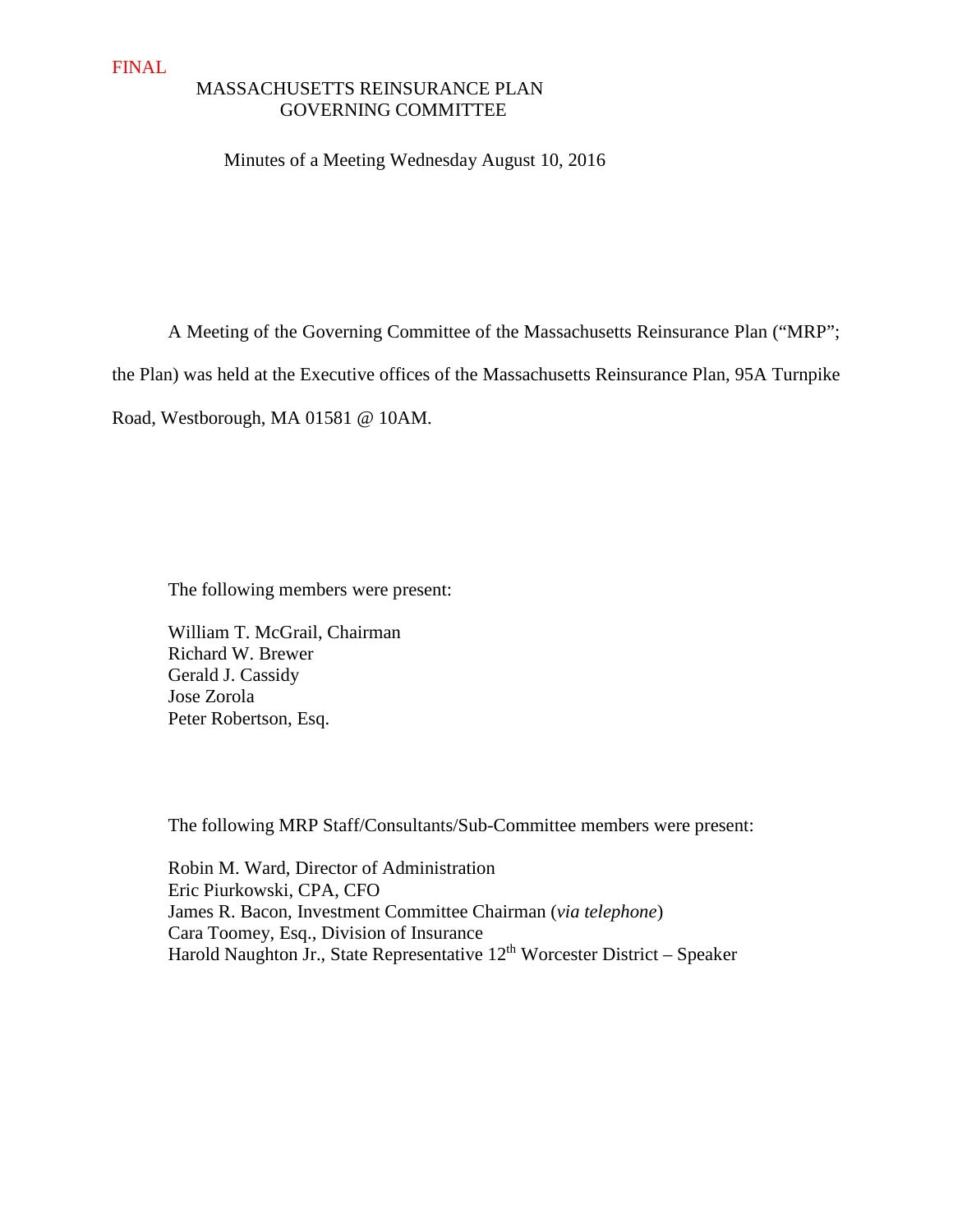## 1. Call to Order

Mr. McGrail called the meeting to order at 10:00AM. Ms. Ward kept a record of the proceedings.

# 2. Quorum and Notice

Mr. McGrail stated that all committee members were in attendance and that a quorum was present at the meeting. Mr. McGrail reported that the required notices for the meeting had been sent to the Secretary of State, Executive Office of the Administration and Finance, and the Division of Insurance and placed on the Plan's website.

# 3. Minutes of Prior Meeting

Mr. McGrail noted the minutes to the previous meeting of May 5, 2016 had been distributed to all in attendance. Mr. Robertson made a *motion* to accept the minutes as presented. Mr. Cassidy seconded the motion. The motion passed unanimously.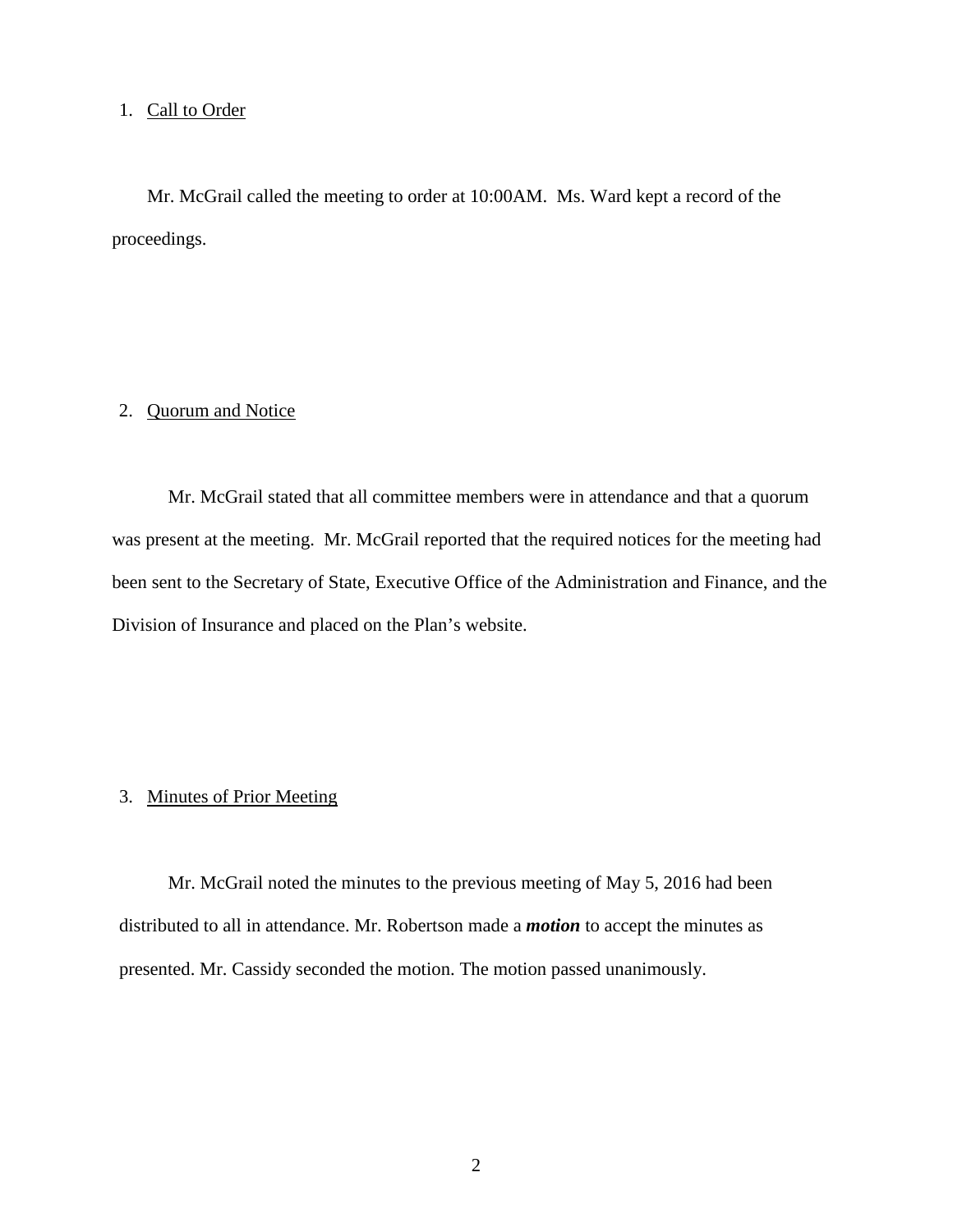#### 4. Quarter 2 – 2016 Financials– Eric Piurkowski, CPA CFO

Mr. Piurkowski reviewed the Quarter 2-2016 *unaudited* financials; a copy is included with these minutes. He began by reviewing the balance sheet and stated that the cash accounts; which include the checking, savings accounts and cash equivalents were \$1.3M as of 6/30/2016. There is \$6.3M in bonds; and \$5.1M in equities. Total investments of \$11.3M, making the total assets with cash \$13.2M. He continued by reviewing the income statement. Mr. Piurkowski reviewed his Investment Portfolio Breakdown through 6/30/2016; a copy of which is included with these minutes.

 Mr. McGrail noted that all in attendance have a copy of the Policies in Force report; Summary of Ceded Premium report and the Summary of Ceded Policies Written report through 06/30/2016. A copy is included with these minutes.

# 5. " On the Floor" – Harold Naughton, Jr., State Representative  $12<sup>th</sup>$  Worcester District – Delegate DNC

Mr. McGrail introduced Representative Naughton to all in attendance; a bio of Representative Naughton is included within these minutes. Representative Naughton began by describing a day in the life of and the logistics of attending the Democratic National Convention. He explained that Massachusetts had 92 delegates from various backgrounds at this year's DNC. He continued stating that a lot of business is being done at the same time; there are the lobbyists; political professionals, the ones who are there to scope out potential candidates for state wide and federal office. Representative Naughton explained this is his fifth convention; third as a delegate. He explained the process of how you get to attend the DNC. Representative Naughton continued with describing what the delegates do each day with various

3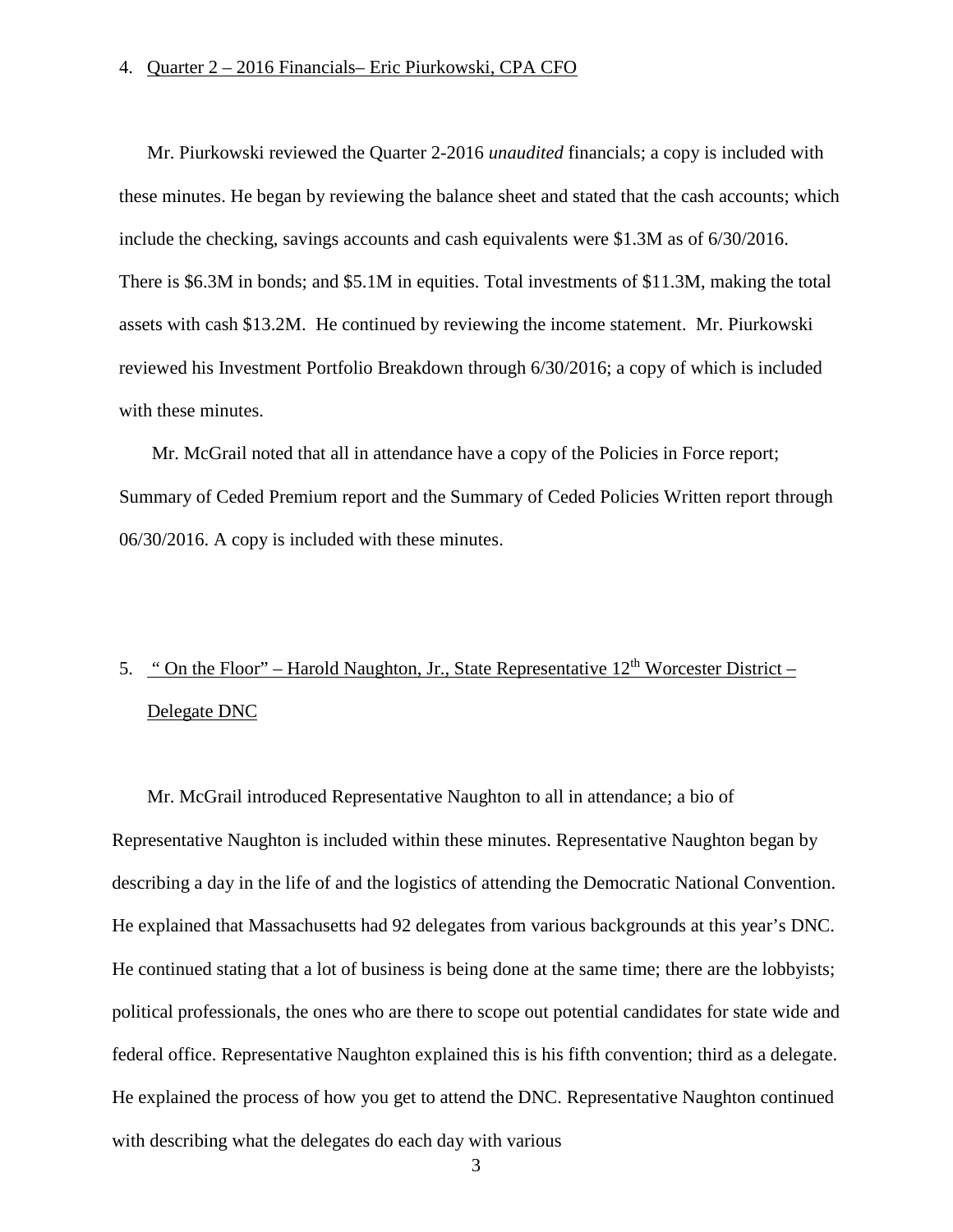meetings and networking with others. He explained the atmosphere at the hotels and the convention and how uplifting and exciting it was.

Mr. Naughton answered questions from Board Members on security; on the production of the Convention, which he stated was like a "Hollywood" production. He continued answering questions regarding state and local politics as well. Mr. McGrail noted that Mr. Naughton is a Major in the Army Reserve having had multiple deployments; he noted that his son is the third generation in the service, attending the US Naval Academy and thanked him for his service.

## 6. Investment Update – James R. Bacon, Chairman Investment Committee

 Mr. Bacon began by discussing his handout titled "Investment Conditions"; a copy is included within these minutes. He reviewed his handout; stating that earnings have been less negative and have been improving slowly and that corporations are in good shape balance sheet wise. He continued by stating that the Fed wants to clearly get out of managing interest rates and let them gravitate back to their natural level. Mr. Bacon stated that we have a low growth but some growth and the problem is an elongated recovery, as long as we can continue growth and not have any big collapses we can muddle through. It's a period of lower longer economic situation. Mr. Bacon continued to review his handout and answered questions from Board Members.

## 7. Other Business

4